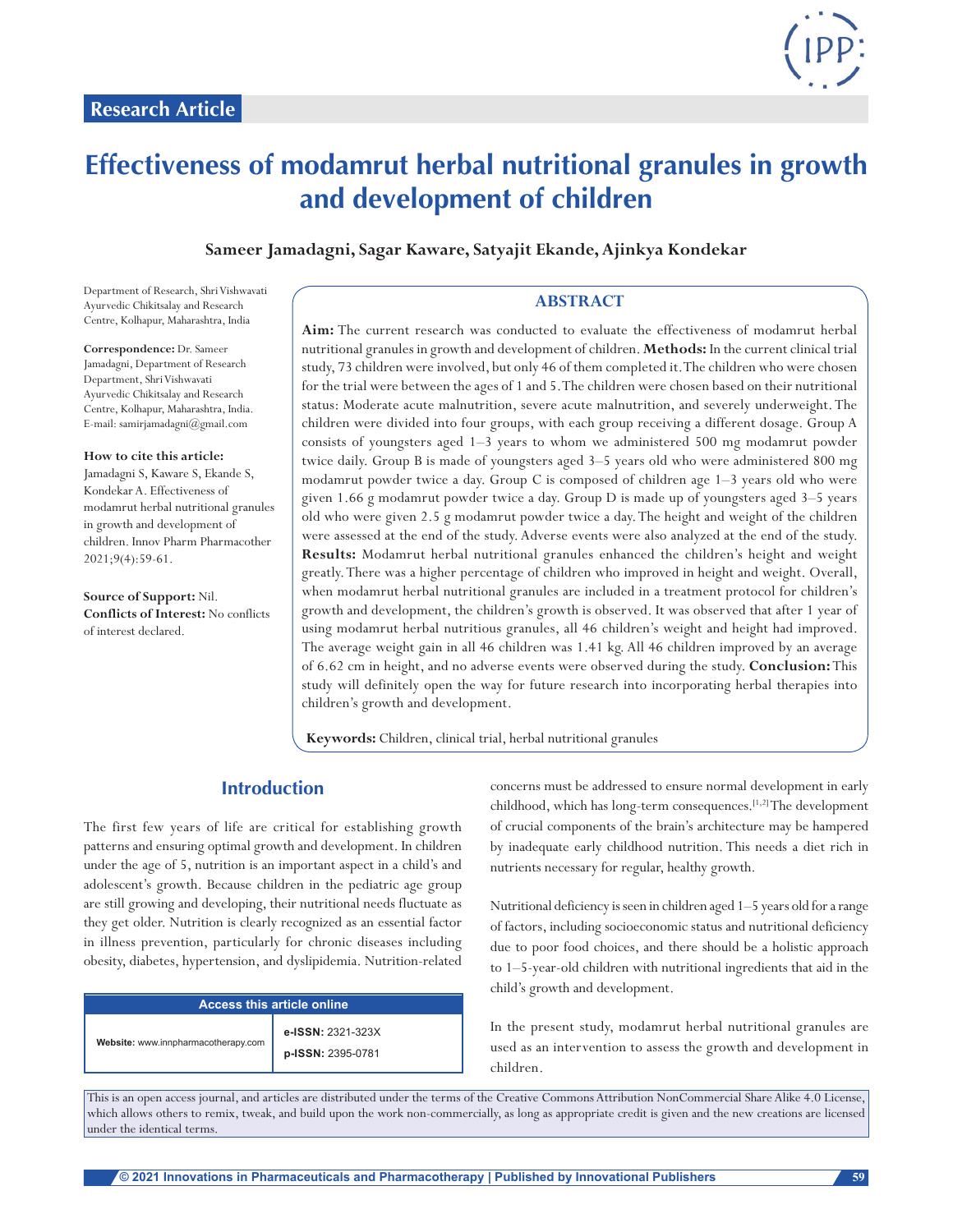# **Interventional Details**

#### **Product name**

Modamrut herbal nutritional granules.

## **Ingredients**

Energy  $-355$  Kcal, protein  $-18$  g, fat  $-3$  g, carbohydrate  $-34.57$  g, dietary fiber  $-4.92$  g, iron  $-2.48$  g, folic acid  $-15$  mcg, calcium  $-200$  mg, Vitamin A  $-200$  mg, Vitamin B1  $-0.3$  g, Vitamin  $B2 - 0.35$  g, Vitamin B3 – 4 g, Vitamin B12 – 6 mgc, Vitamin C – 15 g, and sugar+jaggery  $-29.95$  g [Tables 1 and 2].

## **Methodology**

The current study is on modamrut herbal nutritional granules, which was carried out at three Anganwadi in the Shirol periphery: Agar, Thaloba, and Begharvasahat. We selected 73 children for this study, but only 46 of them finished it. The children who were chosen for the trial ranged in age from 1 to 5 years old. The children were chosen based on their nutrition status: Moderate acute malnutrition, severe acute malnutrition, and severely underweight. Fourteen of the 46 children were between the ages of 1 and 3 years and 32 were between the ages of 3 and 5 years.

The duration of study was 1 year. The children's were divided into four groups and different dosages were given to different groups. Group A consists of children of age between 1 and 3 years to which



**Graph 1:** Anganwadi wise distribution of children

| <b>Table 1: Interventional facts</b> |                        |                       |               |  |  |
|--------------------------------------|------------------------|-----------------------|---------------|--|--|
| S. No.                               | <b>Parameters</b>      | <b>Observed</b> value | Unit          |  |  |
| 1                                    | Carbohydrates          | 40.76                 | g/100 g       |  |  |
| $\overline{2}$                       | Energy in kilocalories | 387                   | Kcal/ $100 g$ |  |  |
| 3                                    | Protein                | 7.92                  | g/100 g       |  |  |
| $\overline{4}$                       | Total fats             | 4.35                  | g/100 g       |  |  |
| 5                                    | Copper                 | 4.59                  | mg/100 g      |  |  |
| 6                                    | Iron                   | 16.10                 | mg/100 g      |  |  |
| 7                                    | Vitamin A              | $<$ LOO               | mg/kg         |  |  |
| 8                                    | Vitamin B12            | $<$ LOO               | mg/100 g      |  |  |
| $\mathbf Q$                          | Vitamin C              | $<$ LOO               | mg/kg         |  |  |
| 10                                   | Vitamin D              | $<$ LOO               | mg/kg         |  |  |

we have given 500 mg modamrut powder two/time a day. Group B consists of children of age between 3 and 5 years to which we have given 800 mg modamrut powder two/time a day. Group C consists of children of age between 1 and 3 years to which we have given 1.66 g modamrut powder two/time a day. Group D consists of children of age between 3 and 5 years to which we have given 2.5 g modamrut powder two/time a day [Graph 1].

# **Results and Discussion**

#### **Improvement in assessment parameter: Weight**

All 46 children were seen with increase in weight over study period irrespective of Anganwadi as well as gender of the children [Graph 2].

- For male, the mean increase in weight for the age group of 6–36 months was 1.21 kg while for the age group of 37–74 months, the mean increase in weight was 1.29 kg.
- For female, the mean increase in weight for the age group of 6–36 months was 1.68 kg while for the age group of 37–74 months, the mean increase in weight was 1.42 kg.



Graph 2: Changes in mean height over treatment period

| <b>Table 2: Interventional details</b> |                   |                |      |  |
|----------------------------------------|-------------------|----------------|------|--|
| S. No.                                 | <b>Parameters</b> | <b>Value</b>   | Unit |  |
| 1                                      | Energy            | 355            | Kcal |  |
| $\overline{2}$                         | Protein           | 18             | g    |  |
| 3                                      | Fat               | 3              | g    |  |
| $\overline{4}$                         | Carbohydrate      | 34.57          | g    |  |
| 5                                      | Dietary fiber     | 4.92           | g    |  |
| 6                                      | Iron              | 2.48           | g    |  |
| 7                                      | Folic acid        | 15             | mcg  |  |
| 8                                      | Calcium           | 200            | mg   |  |
| 9                                      | Vitamin A         | 200            | mg   |  |
| 10                                     | Vitamin B1        | 0.3            | g    |  |
| 11                                     | Vitamin B2        | 0.35           | g    |  |
| 12                                     | Vitamin B3        | $\overline{4}$ | g    |  |
| 13                                     | Vitamin B12       | 6              | mcg  |  |
| 14                                     | Vitamin C         | 15             | g    |  |
| 15                                     | Sugar+Jaggery     | 29.95          | g    |  |